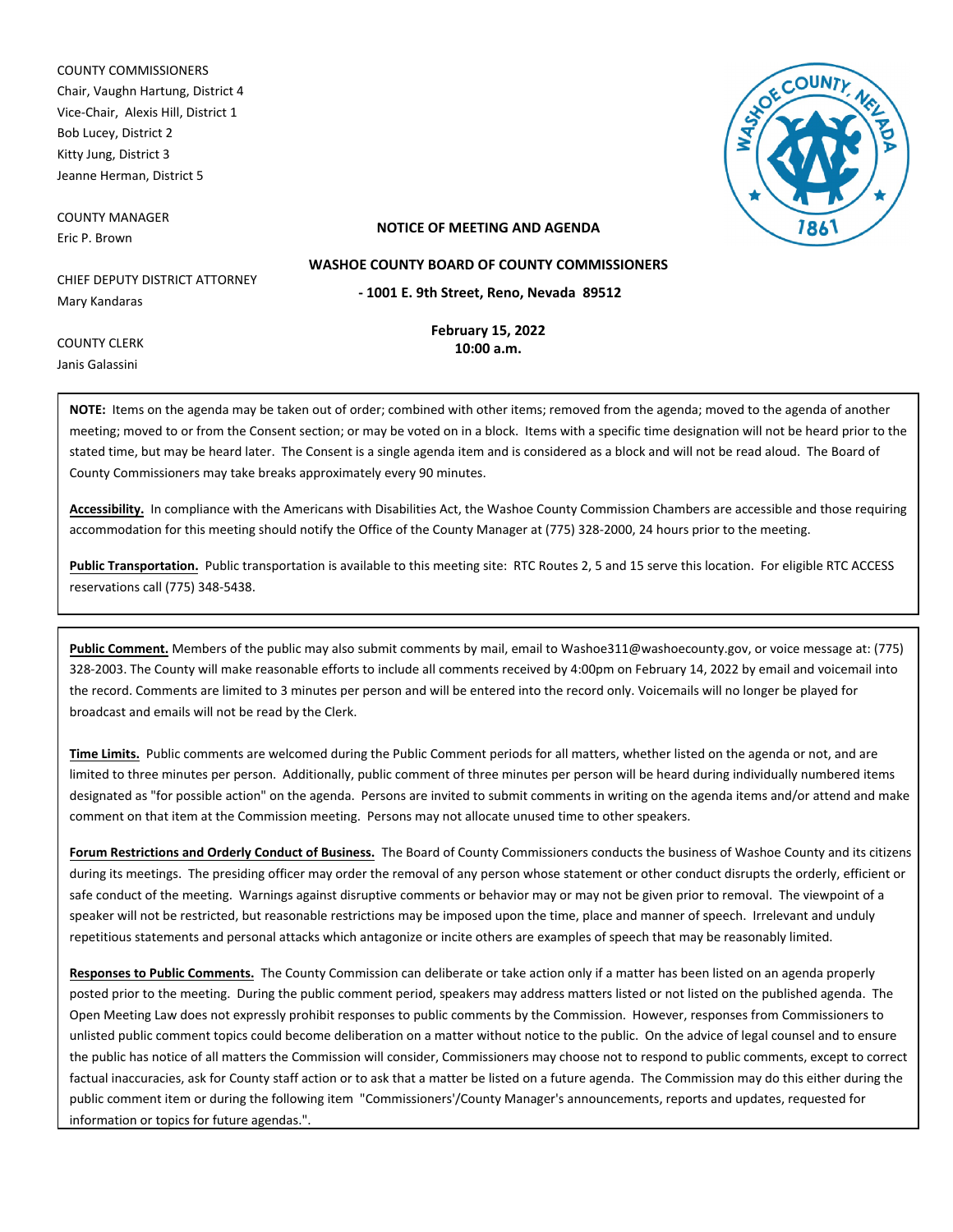Board of County Commissioners Meeting - February 15, 2022

Pursuant to NRS 241.020, the Agenda for the Board of County Commissioners has been posted at the following locations: Washoe County Administration Building (1001 E. 9th Street, Bldg. A), Washoe County Courthouse-Second Judicial District Court (75 Court Street), Reno City Hall - Clerk's Office (1 E. 1st Street); Sparks Justice Court (1675 East Prater Way); www.washoecounty.gov/bcc/board\_committees/ and https://notice.nv.gov.

Although no longer required under NRS 241.020, the agenda has been physically posted at the following locations: Washoe County Courthouse-Second Judicial District Court (75 Court Street), Reno City Hall - Clerk's Office (1 E. 1st Street), Sparks Justice Court (1675 East Prater Way).

Support documentation for the items on the agenda, provided to the Washoe County Board of Commissioners is available to members of the public at the County Manager's Office (1001 E. 9th Street, Bldg. A, 2nd Floor, Reno, Nevada) Erick Willrich, Assistant to the County Manager, (775) 328-2000 and on Washoe County's website www.washoecounty.gov/bcc <http://www.washoecounty.gov/bcc>

## **10:00 a.m.**

- 1. Salute to the flag.
- 2. Roll call.
- 3. Presentation by Jen Robinson, Co-Founder and Youth Intervention Director of Awaken, a local faith-based non-profit organization that provides awareness about Human Trafficking in Nevada. FOR DISCUSSION ONLY
- 4. Presentation by Nick Johnson, Project Management Chief (NDOT), regarding the Nevada Department of Transportation's sustainable funding sources for roads and how Washoe County will fund road construction and maintenance as the fleet transitions away from fossil fuels. FOR DISCUSSION ONLY

*Attachments:* NDOT Pr[esentation Washoe County - 2.15.22](http://washoe-nv.legistar.com/gateway.aspx?M=F&ID=2c74aa72-ec47-4f84-ad49-6843ba5edce5.pdf)

5. Appearance and presentation by Dwayne Smith, P.E., Engineering and Capital Projects Division Director, Washoe County Community Services Department, to provide an update regarding the response to the 2017 North Valleys Flooding. (All Commission Districts.) FOR DISCUSSION ONLY

*Attachments:* Presenta[tion---North-Valley-Flood-Update-Feb-15-2022](http://washoe-nv.legistar.com/gateway.aspx?M=F&ID=1bf39b2a-dd39-42d2-b9b9-53c99867f01a.pdf)

6. Public Comment. Comment heard under this item will be limited to three minutes per person and may pertain to matters both on and off the Commission agenda. The Commission will also hear public comment during individual action items, with comment limited to three minutes per person. Comments are to be made to the Commission as a whole.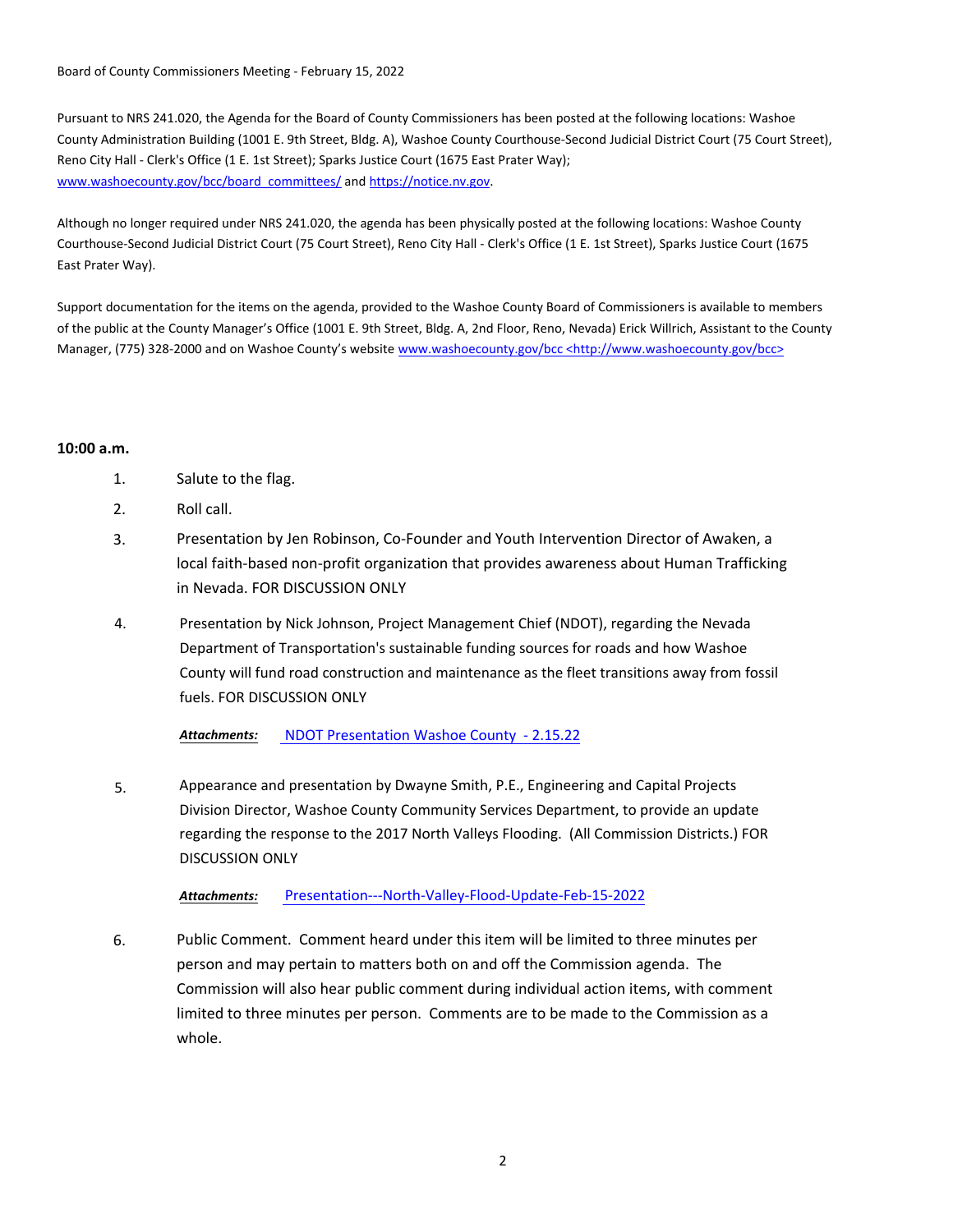7. Commissioners'/County Manager's announcements, reports and updates to include boards and commissions updates, requests for information or topics for future agendas. (No discussion among Commissioners will take place on this item.)

# **8. Donations. (FOR POSSIBLE ACTION)**

Recommendation to accept donations of [\$2,262.19] from various businesses, organizations and individuals for Regional Parks and Open Space programs and facilities; and direct the Comptroller's Office to make the appropriate budget amendments. Community Services. (All Commission Districts.) FOR POSSIBLE ACTION 8.A.1.

# *Attachments:* [BCC 02-15-22 - Staff Report - Park Donations](http://washoe-nv.legistar.com/gateway.aspx?M=F&ID=658c2112-02bb-40b2-b018-fd088e53893b.doc)

Recommendation to retroactively accept a donation from the Grace Community Church of Reno, a non-profit religious organization, to the Washoe County Human Services Agency in the amount of [\$701,579.09] in support of exterior and interior property improvements including furniture, fixtures and equipment of the River House at 480 Galletti Way, Sparks NV 89431, Building 14 and Building 15, on the Our Place Campus; and direct the Comptroller's Office to make the necessary budget amendments. Human Services Agency. (All Commission Districts.) FOR POSSIBLE ACTION 8.B.1.

#### BCC 02-15-22 TMP5806 Accept Donation Grace Church\_River House [\$701,579] *Attachments:*

Recommendation to (1) accept and acknowledge various winter clothing items, such as gloves, scarves, hats, and socks, as well as holiday trees donated to the Nevada Cares Campus holiday drive from various donors totaling an estimated market value of [\$3,000]; (2) accept and acknowledge various food snack donations from the Reno Sparks Gospel Mission Food for the Nevada Cares Campus in the estimated amount of [\$300.00]; (3) accept and acknowledge a donation from Joaquin Roces for 99 cases of 24 Nestlé® Pure Life® Purified Water bottles totaling an estimated market value of [\$1,385.01], pursuant to Washoe County Code 15.140-15.160. Manager's Office. (All Commission Districts.) FOR POSSIBLE ACTION 8.C.1.

*Attachments:* [20210215\\_WCHHS Donations Staff Report - TMP-5702 \(Maria\)](http://washoe-nv.legistar.com/gateway.aspx?M=F&ID=94b8360f-8b57-4cab-b264-3b20415cdf5b.docx)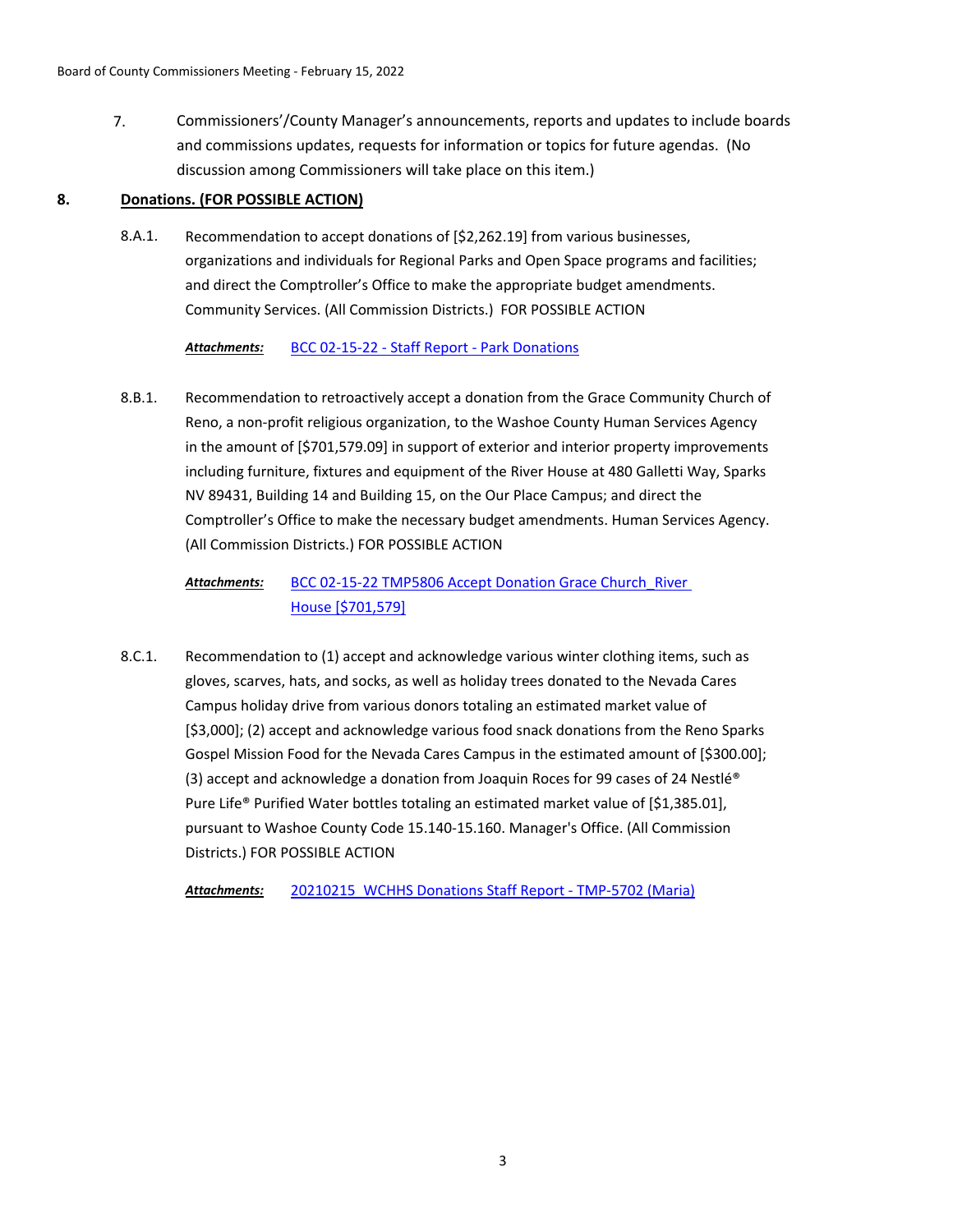Recommendation to accept donations to Washoe County Regional Animal Services in the amount of [\$11,409.66] retroactive for the period October 1, 2021 through December 31, 2021, from numerous donors (see attached list) to be used for the humane care and treatment of sick and/or injured, stray, abandoned, or at-risk animals received; express appreciation for these thoughtful contributions; and direct the Comptroller's Office to make the necessary budget amendments. Regional Animal Services. (All Commission Districts.) FOR POSSIBLE ACTION 8.D.1.

#### [2022-2-15\\_FY22 2nd Q Donation \\$11409.66](http://washoe-nv.legistar.com/gateway.aspx?M=F&ID=f5925825-c102-4e0a-867d-1b12a4547306.docx) [WCRAS\\_FY22 2nd Q DONATION list](http://washoe-nv.legistar.com/gateway.aspx?M=F&ID=c869e2d6-d7df-49d5-b627-e77fb8887005.pdf) *Attachments:*

Recommendation to accept a donation of [\$300.00] from Fire Shows West to the Washoe County Sheriff's Office for the Citizen Corps Program (CCP), including funds to be used for food purchases & operating supplies, and, if approved, direct Comptroller's Office to make appropriate budget amendments. Sheriff. (All Commission Districts.) FOR POSSIBLE ACTION 8.E.1.

*Attachments:* [BCC 02-15-22 - Sheriff - Fire Shows West Donation to CCP \[\\$300\]](http://washoe-nv.legistar.com/gateway.aspx?M=F&ID=4e46e781-4218-4e9d-9585-180a50087ff4.docx)

# **9. Consent Items. (FOR POSSIBLE ACTION)**

Approval of minutes for the Board of County Commissioner's regular meeting of January 11, 2022. Clerk. (All Commission Districts.) FOR POSSIBLE ACTION 9.A.1.

*Attachments:* [2022-01-11 W](http://washoe-nv.legistar.com/gateway.aspx?M=F&ID=9ec3bf4f-6b91-439e-910e-94324174651e.pdf)

Acknowledge the communications and reports received by the Clerk on behalf of the Board of County Commissioners, including the following categories: Communications; Monthly Statements/Reports; and Executed Contracts. Clerk. (All Commission Districts.) FOR POSSIBLE ACTION 9.A.2.

> [C&R Staff Report](http://washoe-nv.legistar.com/gateway.aspx?M=F&ID=54cdeb3f-2d37-4e0b-b78e-1e6215f51c85.pdf) [C&R List with documents](http://washoe-nv.legistar.com/gateway.aspx?M=F&ID=eda1faed-7c8d-4d4d-bcf7-730fe3d87182.pdf) *Attachments:*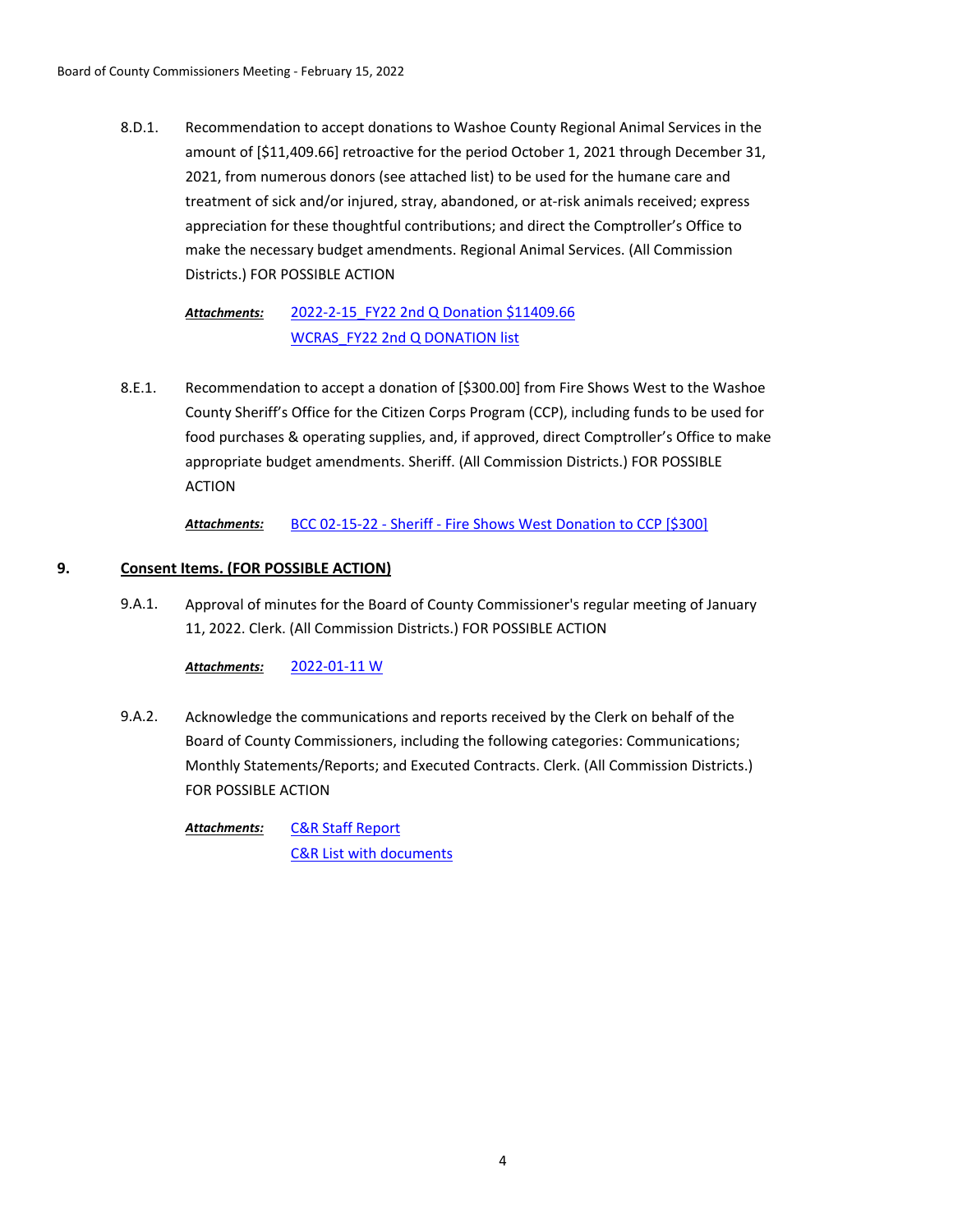Recommendation to approve, pursuant to NRS 244.1505, Commission District Special Fund disbursement in the amount of [\$3,900] for Fiscal Year 2021-2022; District 1 Commissioner Alexis Hill recommends a [\$3,900] grant to the Washoe County Homelessness Services Continuum of Care administration --a government entity-- to support providing each unsheltered individual, who participates in the Point in Time (PIT) count, with a \$5 McDonalds gift card at the time of the count, as incentive to participate; approve Resolution necessary for same; and direct the Comptroller's Office to make the necessary net zero cross fund and/or cross function budget appropriation transfers. Manager's Office. (Commission District 1.) FOR POSSIBLE ACTION 9.B.1.

[Staff Report - Point in Time \(PIT\) Count](http://washoe-nv.legistar.com/gateway.aspx?M=F&ID=0ebd3bd4-d10f-4072-b0bf-c49c3ea6ebe7.pdf) [Resolution - Point in Time \(PIT\) Count](http://washoe-nv.legistar.com/gateway.aspx?M=F&ID=7ea1ce91-1a9f-412a-93d8-18010969bcf6.pdf) *Attachments:*

## **End of Consent Items**

- 10. Public Comment. Comment heard under this item will be limited to three minutes per person and may pertain to matters both on and off the Commission agenda. The Commission will also hear public comment during individual action items, with comment limited to three minutes per person. Comments are to be made to the Commission as a whole.
- 11. Commissioners'/County Manager's announcements, reports and updates to include boards and commissions updates, requests for information or topics for future agendas. (No discussion among Commissioners will take place on this item.)

## **Adjournment**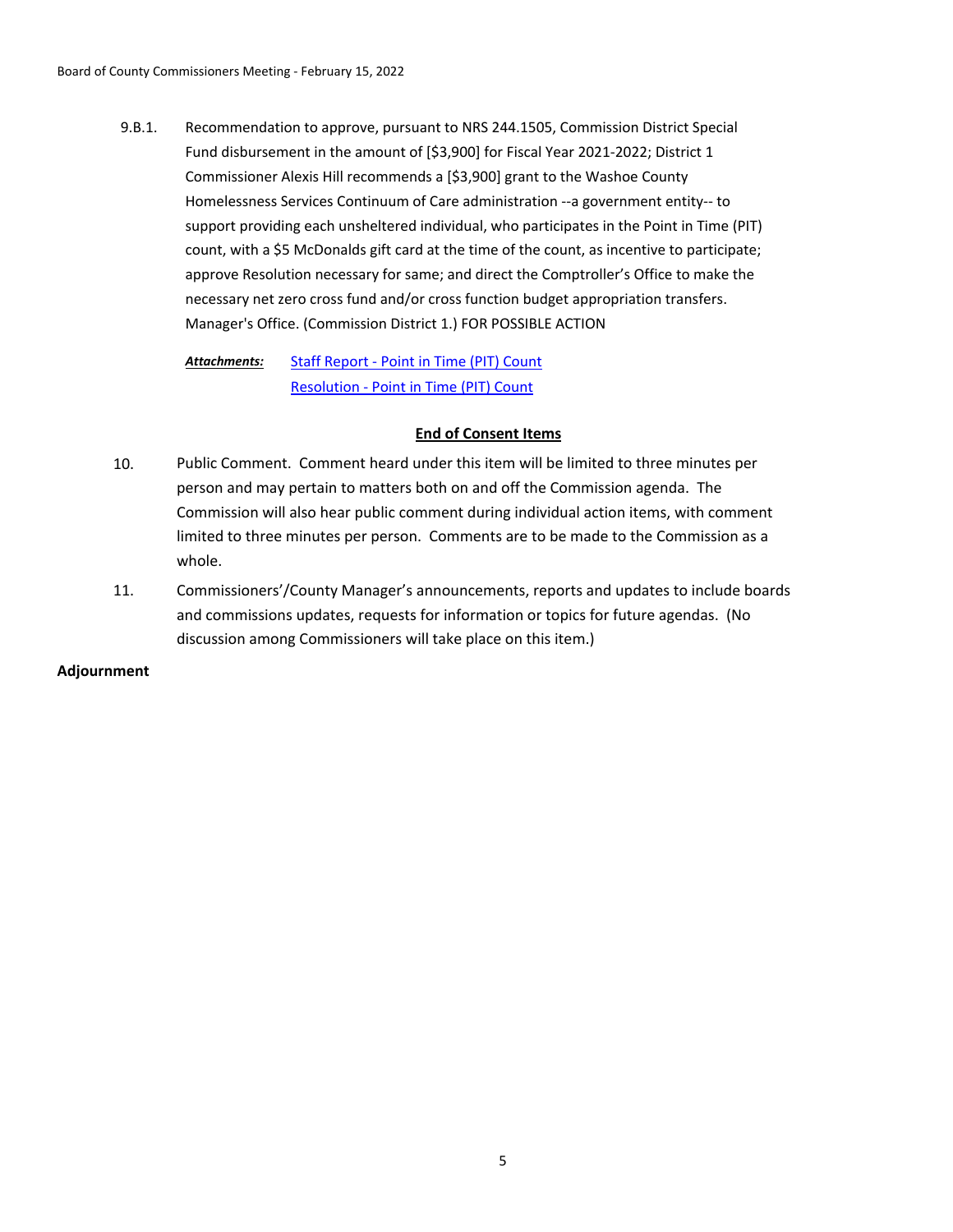Various boards/commissions the Washoe County Commissioners may be a member of or liaison to:

## Chair Hartung

Community Homelessness Advisory Board (alternate) EDAWN (Economic Development Authority of Western Nevada) Nevada Association of Counties Board of Directors (NACO) Regional Transportation Commission Truckee Meadows Regional Planning Agency Governing Board Truckee Meadows Water Authority Board Truckee River Flood Management Authority Washoe County Stadium Authority Washoe County Investment Committee Western Regional Water Commission

### Vice-Chair Hill

Community Homelessness Advisory Board Downtown Reno Business Improvement District EDAWN (Economic Development Authority of Western Nevada) (alternate) Nevada Tahoe Conservation District Board of Supervisors Regional Transportation Commission (alternate) Tahoe Prosperity Center Board of Directors Tahoe Regional Planning Agency Governing Board Tahoe Transportation District Board of Directors Tahoe Transportation Commission Truckee Meadows Regional Planning Agency Governing Board Truckee Meadows Water Authority Board Truckee River Flood Management Authority Washoe County Internal Audit Committee (alternate) Washoe County Investment Committee Washoe County Legislative Liaison Washoe County Stadium Authority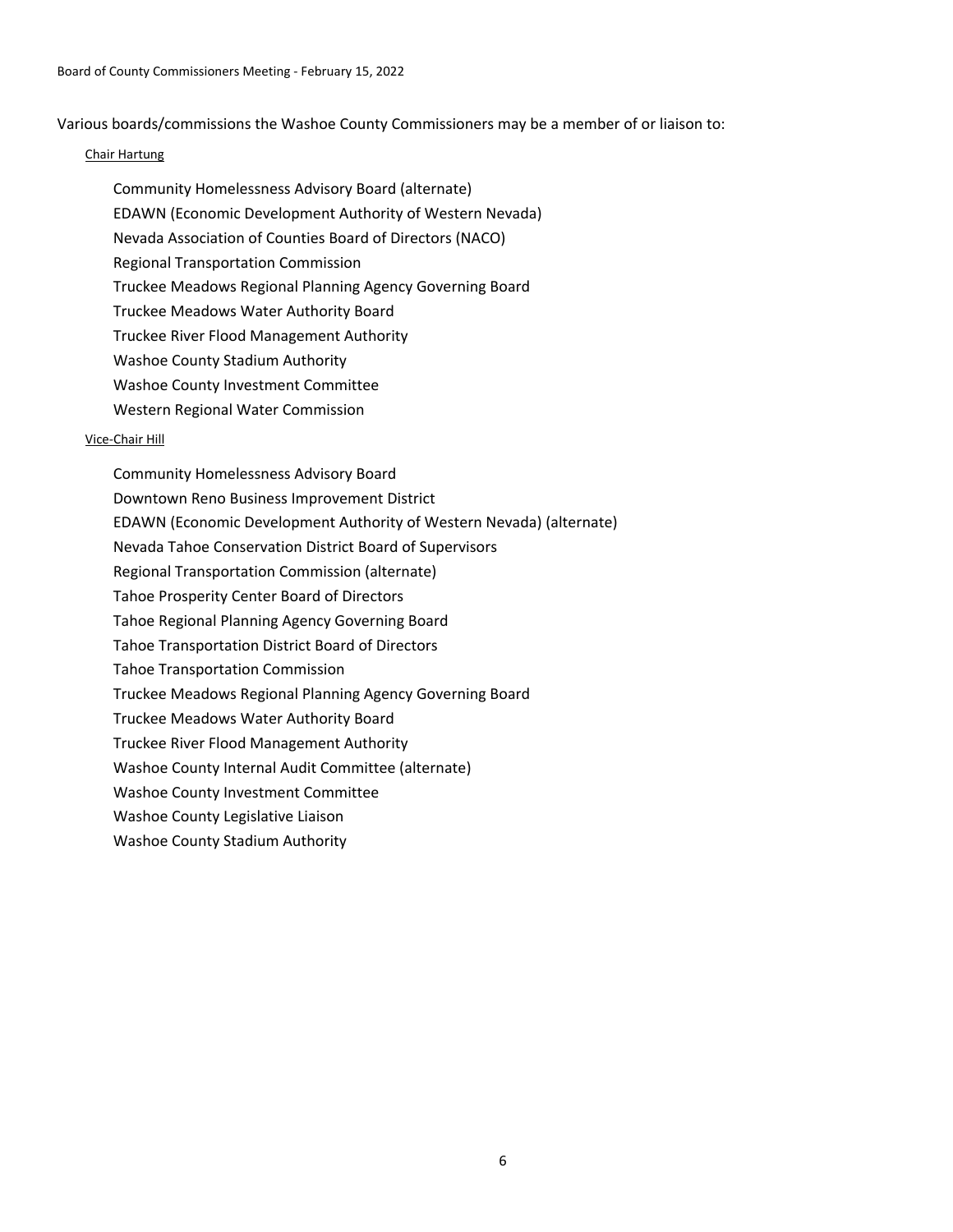## Commissioner Lucey

Community Homelessness Advisory Board Nevada Association of Counties Board of Directors (NACO) Regional Transportation Commission Reno-Sparks Convention & Visitors Authority Tahoe Regional Planning Agency Governing Board (alternate) Tahoe Transportation District Board of Directors (alternate) Tahoe Transportation Commission (alternate) Truckee Meadows Water Authority Board (alternate) Truckee River Flood Management Authority (alternate) Washoe County Criminal Justice Advisory Committee Washoe County District Board of Health Washoe County Legislative Liaison Washoe County School District Capital Funding Protection Committee Washoe County School District Oversight Panel Washoe County Stadium Authority (alternate) Western Nevada Development District (WNDD) (alternate) Western Regional Water Commission

### Commissioner Jung

Washoe County Animal Services Advisory Board Downtown Reno Business Improvement District (alternate) Nevada Tahoe Conservation District Board of Supervisors (alternate) Nevadaworks (alternate) Regional Transportation Commission (alternate) Truckee Meadows Water Authority Board (alternate) Truckee River Flood Management Authority (alternate) Washoe County Open Space and Regional Parks Commission Liaison Washoe County Senior Services Advisory Board Liaison Washoe County Stadium Authority (alternate)